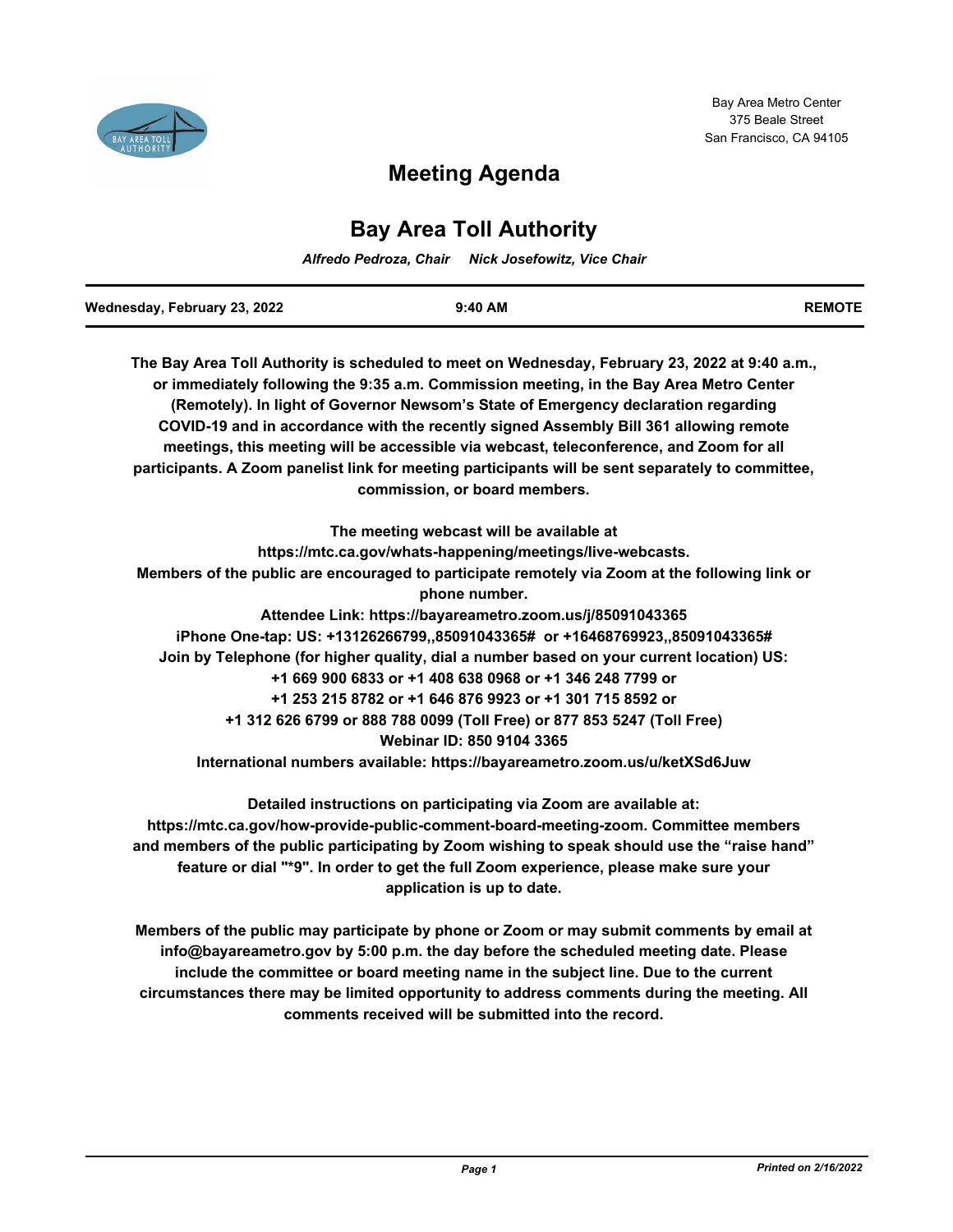#### **1. Call to Order / Roll Call / Confirm Quorum**

*Quorum: A quorum of this Authority shall be a majority of its voting members (10).*

## **2. Chair's Report**

### **3. Consent Calendar**

| 3a.            | 22-0090             | Minutes of the January 26, 2022 meeting                                     |
|----------------|---------------------|-----------------------------------------------------------------------------|
|                | <b>Action:</b>      | <b>Authority Approval</b>                                                   |
|                | <b>Attachments:</b> | 3a - 22-0090 - Jan 26 BATA Draft Meeting Minutes.pdf                        |
| 3 <sub>b</sub> | 22-0091             | BATA Resolution No. 151 Providing for Remote Meetings Pursuant to AB<br>361 |
|                | <b>Action:</b>      | <b>Authority Approval</b>                                                   |
|                | <b>Attachments:</b> | 3b - 22-0091 - BATA-Reso-0151 - AB 361.pdf                                  |

- **4. Public Comment / Other Business**
- **5. Adjournment / Next Meeting**

**The next meeting of the Bay Area Toll Authority is scheduled to be held at 9:40 a.m. remotely and by webcast on March 23, 2022. Any changes to the schedule will be duly noticed to the public.**